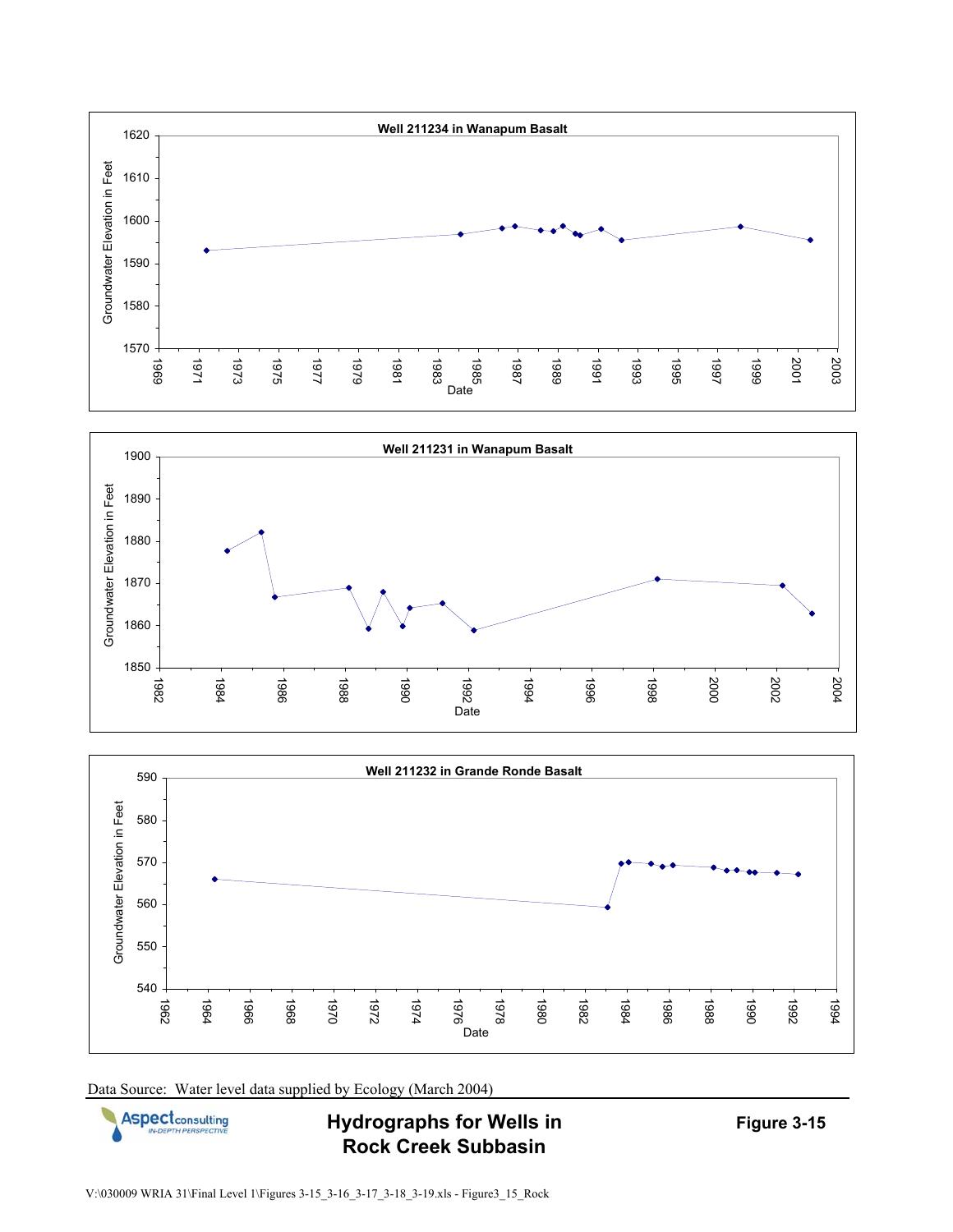







**Hydrographs for Wells in Wood/Alder Subbasin**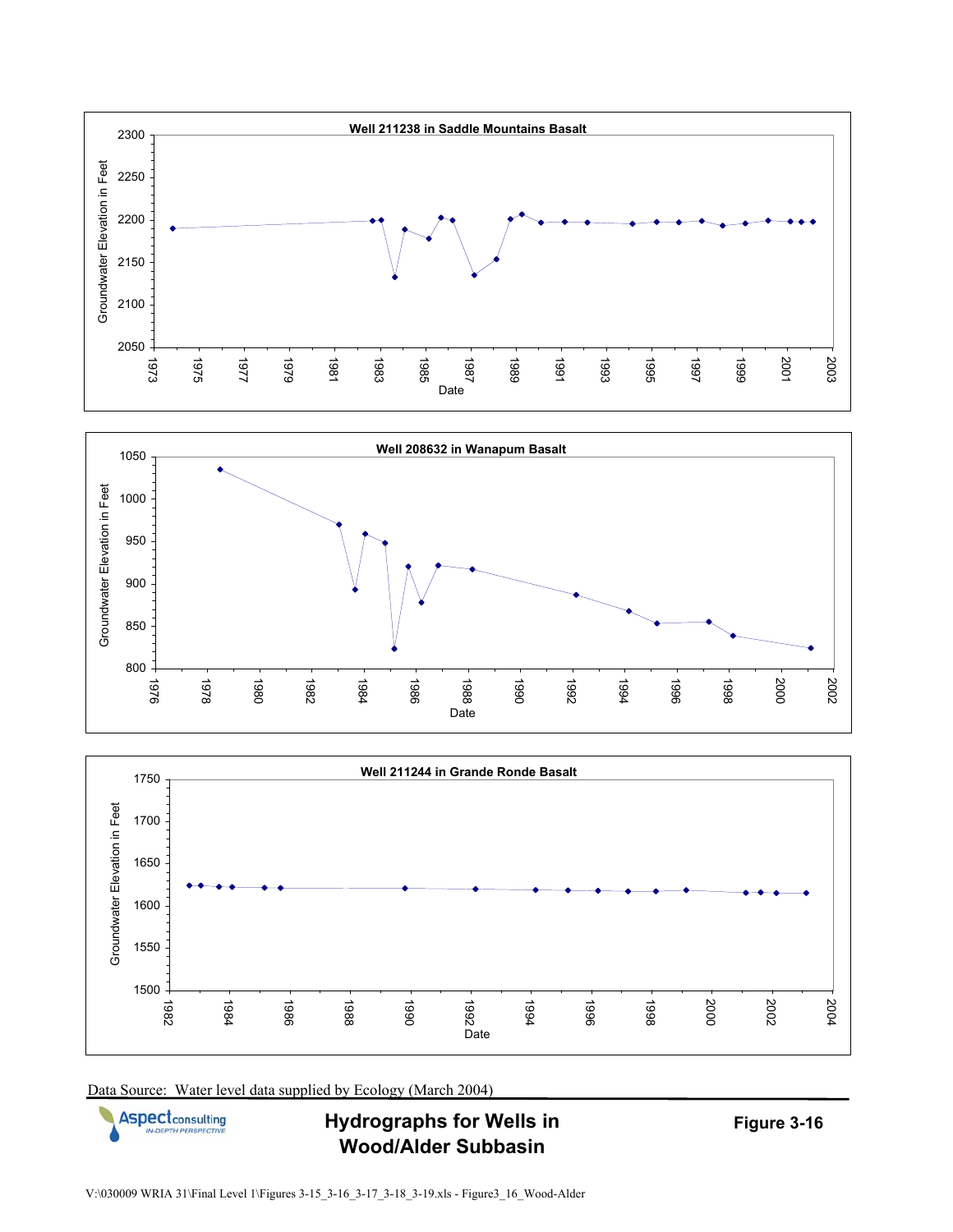







**Hydrographs for Wells in Glade/Fourmile Subbasin**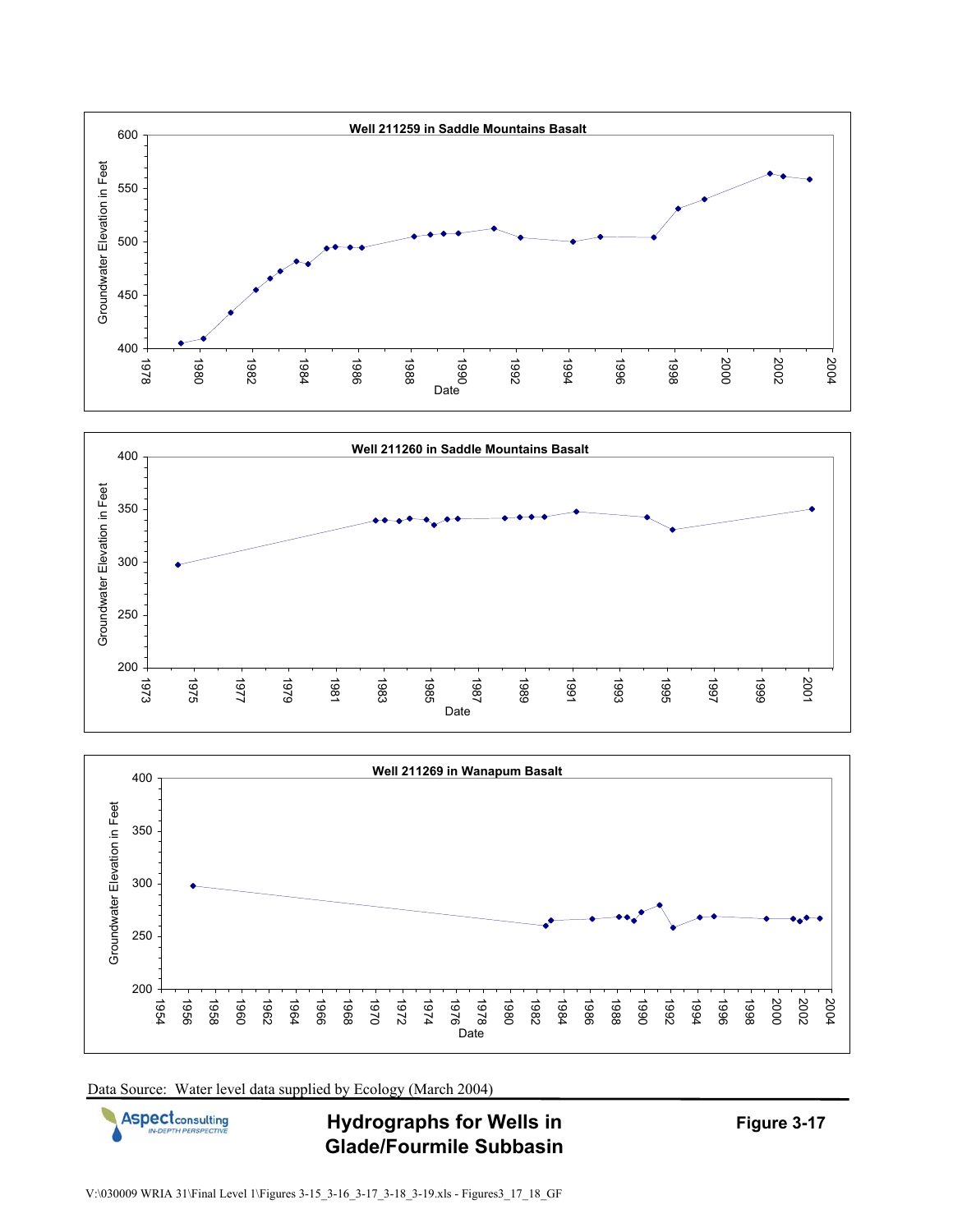





Data Source: Water level data from Ecology and Andrews Farm (March 2004)



**Hydrographs for Wells in Glade/Fourmile Subbasin**